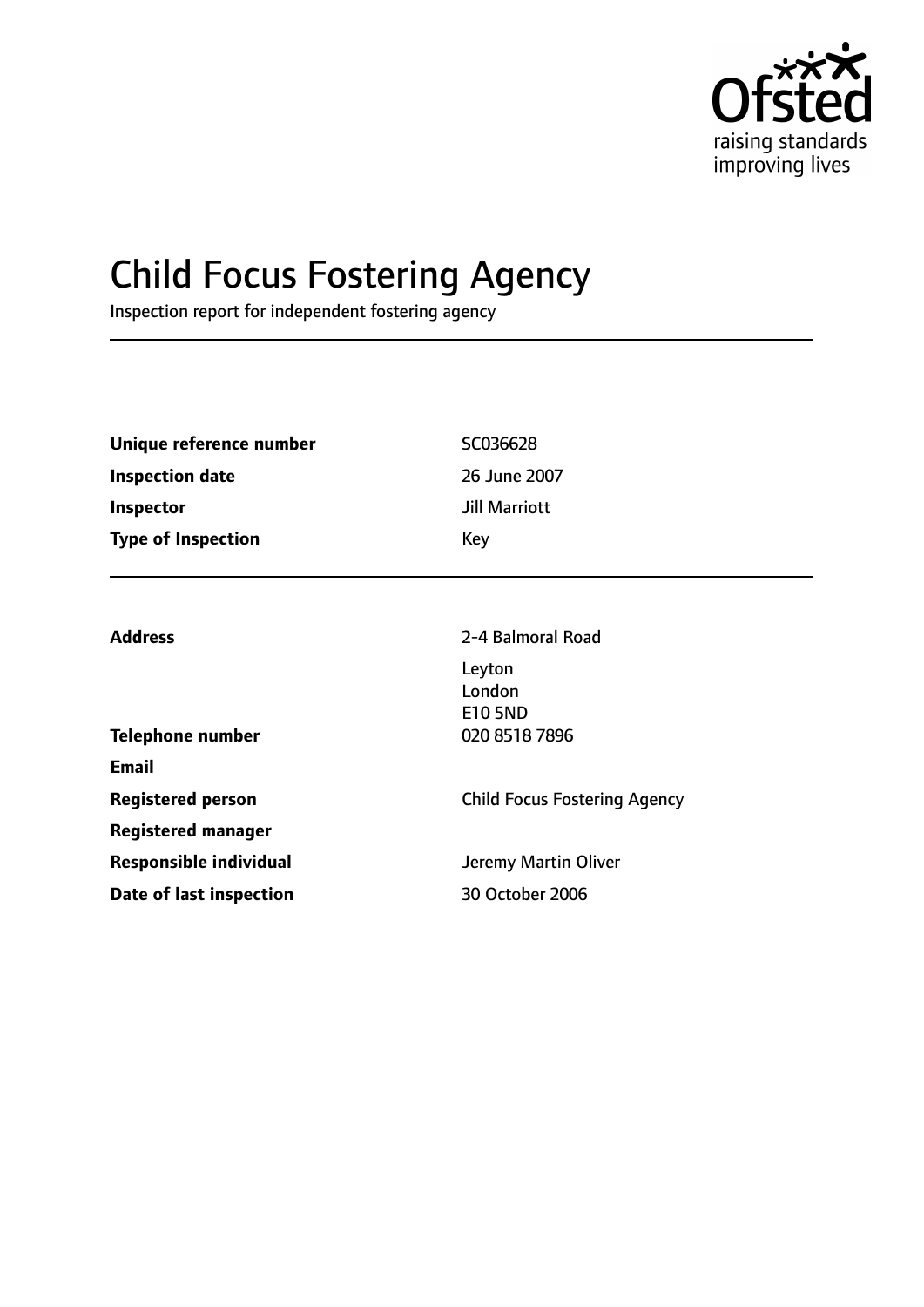© Crown copyright 2007

Website: www.ofsted.gov.uk

This document may be reproduced in whole or in part for non-commercial educational purposes, provided that the information quoted is reproduced without adaptation and the source and date of publication are stated.

You can obtain copies of The Children Act 2004, Every Child Matters and The National Minimum Standards for Children's Services from: The Stationery Office (TSO) PO Box 29, St Cripins, Duke Street, Norwich, NR3 1GN. Tel: 0870 600 5522. Online ordering: www.tso.co.uk/bookshop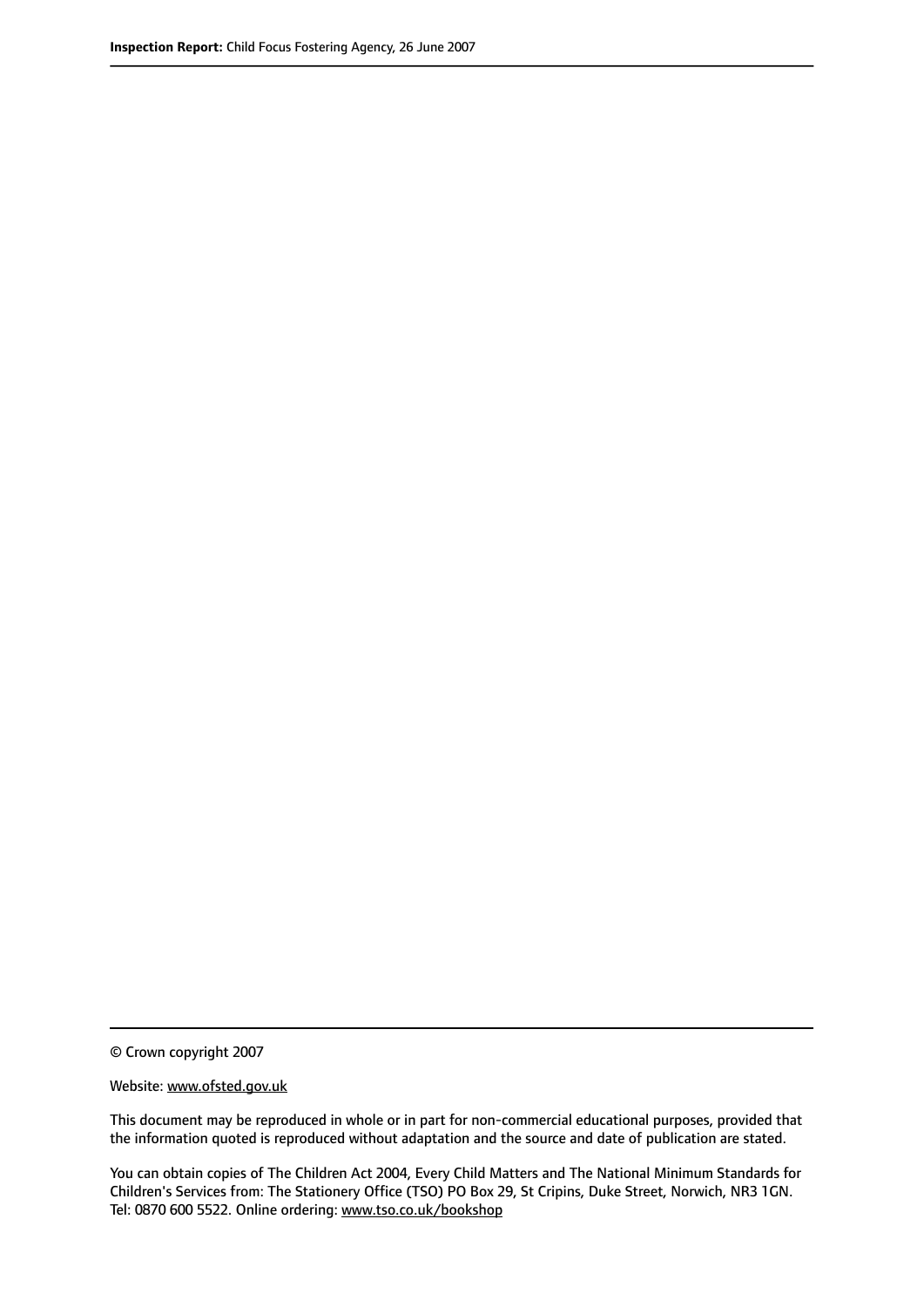# **About this inspection**

The purpose of this inspection is to assure children and young people, parents, the public, local authorities and government of the quality and standard of the service provided. The inspection was carried out under the Care Standards Act 2000.

This report details the main strengths and any areas for improvement identified during the inspection. The judgements included in the report are made in relation to the outcome for children set out in the Children Act 2004 and relevant National Minimum Standards for the establishment.

### **The inspection judgements and what they mean**

| Outstanding:  | this aspect of the provision is of exceptionally high quality |
|---------------|---------------------------------------------------------------|
| Good:         | this aspect of the provision is strong                        |
| Satisfactory: | this aspect of the provision is sound                         |
| Inadequate:   | this aspect of the provision is not good enough               |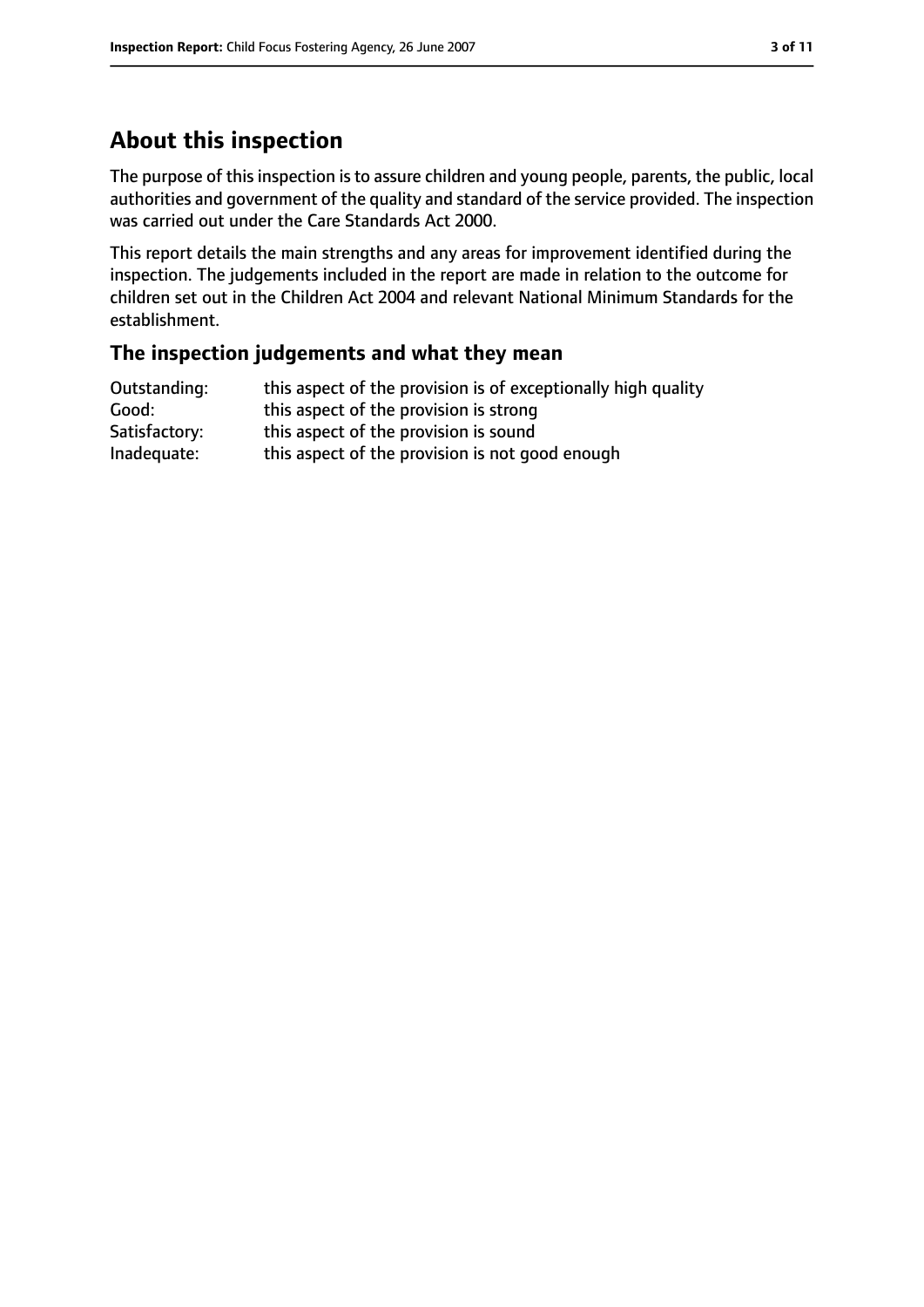# **Service information**

# **Brief description of the service**

The Child Focus Fostering Agency is an independent agency providing foster care for children and young people up to the age of 18 years. The service aims to provide safe and nurturing foster placements for looked after children by providing culturally diverse carers. At the time of inspection 32 children and young people were placed through the agency. A range of different types of placement are available. These include long term, permanent, continuing and time limited care. Assessment and emergency placements can also be provided. Child Focus Fostering is based in Leyton in the London Borough of Waltham Forest there are transport links close by.

# **Summary**

The inspection of this independent fostering agency began with the planning day on 25 June 2007 and ended with a feedback session with the principal officer on 6 July 2007. The inspection took approximately 40 hours to complete. Interviews were held with the agencies acting manager (the principal officer), the chair of the foster panel, agency social workers, four sets of foster carers and five young people. The files for carers and children were seen and the agency's records, policies and procedures were examined. Positive feedback was received from one placing authority for two of the young people interviewed. From discussion with staff and carers it was clear that they are kept fully informed of changes to agency policies and procedures and also of new legislation. For example the inspector observed a team meeting and a carers training session. The team meeting discussion included issues related to new legislation and policies and procedures recently introduced. The training session for carers related to the recently implemented laws about smoking and to health and medical issues regarding young people in placement. Child Focus Fostering Service has worked hard to meet the requirements made at the last inspection. Evidence at this recent inspection shows that all requirements and recommendations have been met. The agency have improved in all areas, major improvements are noted in the sections regarding staying safe and the organisation of the agency. The principal officer has undertaken a review of the work of the agency since the last inspection. Improved work systems are now in place and a monitoring system has been introduced to ensure the service is working effectively. Only two actions are required at this inspection. The principal officer is working towards rectifying the issues identified. The first issue related to consultation with young people and ensuring this takes place with an appropriate person independent of the foster carers. The second is related to the interview process for newly recruited staff.

The overall quality rating is good.

This is an overview of what the inspector found during the inspection.

### **Improvements since the last inspection**

At the last inspection on 30 October 2006, 17 requirements(actions) and eight recommendations were made. Since that inspection the agency have kept the Commission for Social Care Inspection and more recently Ofsted informed of the progress made to meet the National Minimum Standards. At this inspection evidence shows that the quality of the service has improved from inadequate to good. The Principal Officer and the staff team work hard to continuously improve the standard of this agency and are now providing good services for the carers, young people and the local authorities placing children with them.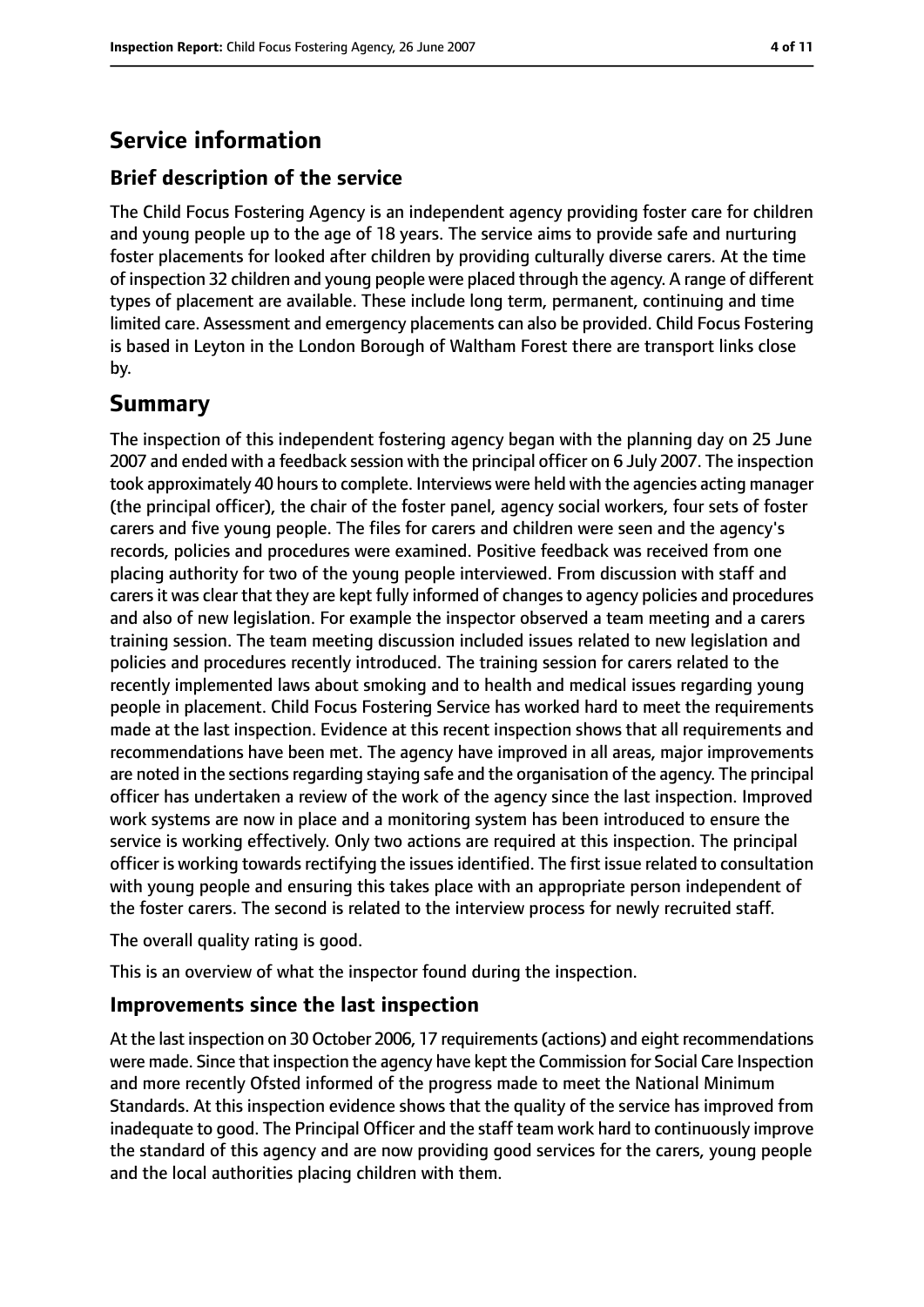### **Helping children to be healthy**

#### The provision is good.

The agency promotes the health of children placed through them with foster carers. To ensure children's health needs are met the agency is proactive in developing health plans, which are shared at the initial planning meetings. These are then monitored at each child care review meeting. Where possible children remain with their own family General Practitioner (GP) otherwise they are temporarily or permanently placed with a more local GP. Evidence was available to show that the agency social workers support carers to ensure young people's health needs are met and reviewed throughout the placement. Children's records identify health appointments made and the outcome of these. The principal officer explained that there are still occasions when appropriate information regarding children's health is not available from the relevant local authority. On these occasions the agency is proactive in ensuring the information is sought as a matter of urgency. Copies of letters requesting information are kept on files. Training with regard to the new smoking laws, healthy eating and the health needs of children placed through the agency was observed during the inspection. The training was informative and carers participated throughout the session. Appropriate handouts were available.

### **Protecting children from harm or neglect and helping them stay safe**

The provision is good.

The agency does not have a registered manager in post at present. However until the post is filled the Principal Officer is acting into the post to cover the work. The Principal Officer has the relevant qualifications and experience for the role and will continue to cover until an appropriate manager is recruited. Eight actions were required to ensure the safety of children placed by this agency at the last inspection. All actions required have since been met. Four sets of foster carers were interviewed during the inspection. File information shows that reviews for each of these carers have been held within the appropriate time scales. Recruitment and assessment information was recorded. The agency has recently reviewed the initial assessment process for all carers and has added a quality assurance component to ensure assessments are up to date and complete when presented to the foster panel. Carers are aware of their roles and responsibilities and understand the agencies child protection procedures. They confirmed that they had received child protection training in the past year. Appropriate safe care training was included in the training profiles seen on carer's files and the monitoring forms for the training attended. Training includes caring for young people who have experienced abuse. Records show that each family is visited regularly by an appropriately qualified supervising social worker. Each carer interviewed confirmed that at least one visit per year is unannounced. Supervising social workers ensure that children and young people are seen at least on every second visit. Carer's and young people have separate files these are up to date and information is easily accessible. Children's files included information regarding health, education and family background. Each file includes a risk assessment, which is reviewed at least six monthly. Carers files included a record of supervision, training and review of approval. The agency has worked hard to ensure that files are presented in a way that can be easily understood. Carers and children's files are monitored regularly by the principal officer. The matching process has been reviewed and through the foster carers review process consideration is given to the age range, ability and cultural background of young people placed. Carer's and social workers said that the agency uses an holistic approach and will only place a child if it is clear that their needs can be met. Information was seen with regard to two young people placed with carers from a different background. Records clearly showed what issues had arisen and how they were dealt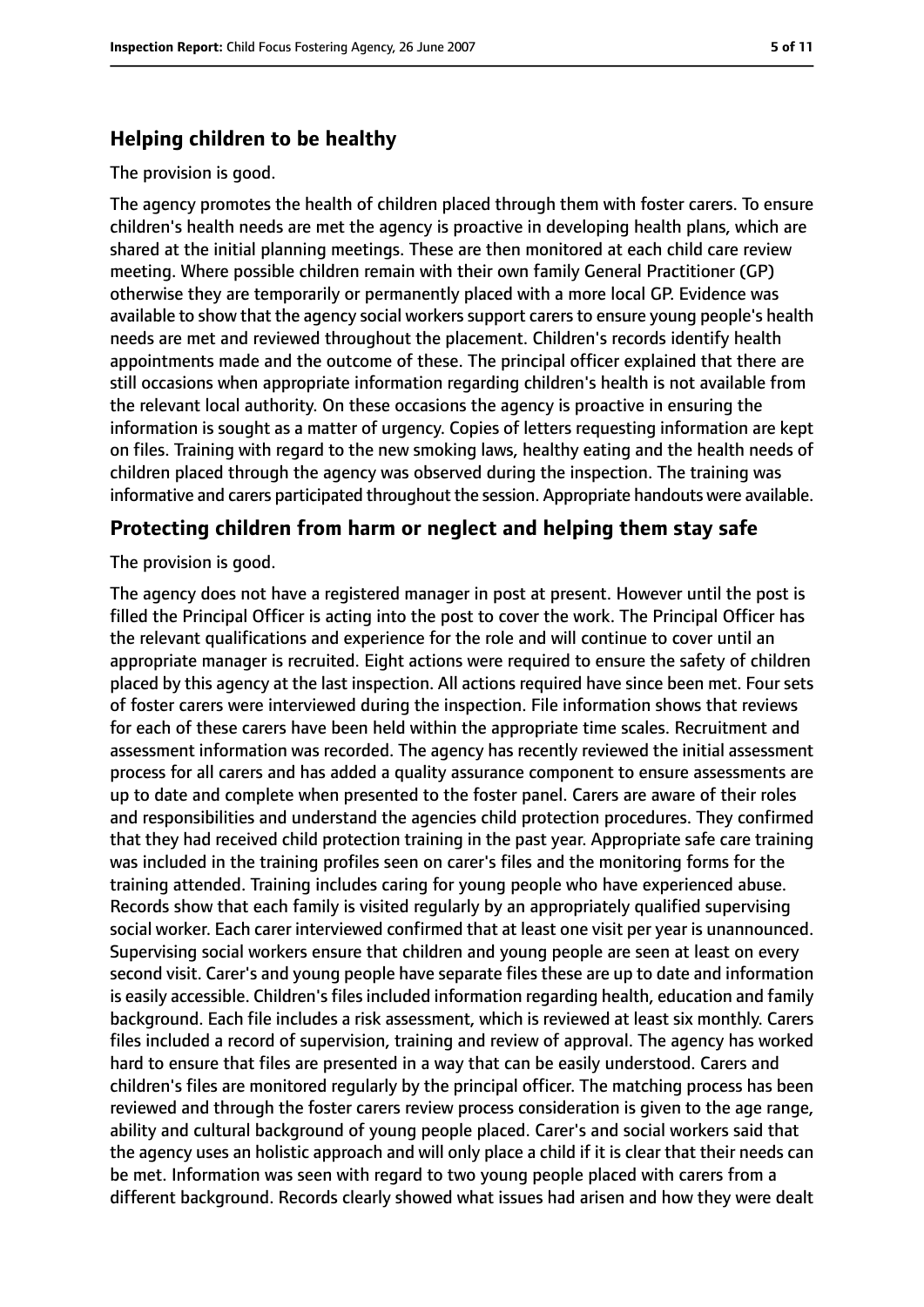with. The young people confirmed during the inspection that any issues identified have been dealt with. They said they are happy in the placement and would not want to move. One carer talked about a young person placed with her who could not understand English. A range of support was put in place to enable the young person to communicate with the carer. The foster carer had also been advised of the young person's background and their cultural religious and racial needs. Files show that health and safety checks of each foster home is undertaken at least yearly. These are carried out during supervision. Recordsshow that these can be announced visits or unannounced. Carers said they are aware of the need to ensure the homes are safe and welcome health and safety checks. Carer's reviews include document evidence of electrical and gas certificates and details of home insurance. The agency has appropriate staff and carer recruitment arrangements. Files show that references and criminal records bureau disclosures are seen prior to a decision regarding recruitment being made. With a more recent possible recruitment it was clear that the usual procedure has not been fully followed. Following discussion it was agreed that a second meeting would take place with the candidate and an appropriate interview panel. An action has been required related to recruitment. The agency has reviewed it's procedures for the operation of the out of hours rota. All supervising social workers and those who operate the out of hours system now have the appropriate qualifications to undertake the work. The foster panel was observed during this inspection. A new panel chair has recently been recruited and competently managed the panel business. All panel members have undertaken recent training to look at the needs of looked after children and how carers are supported. The quality assurance system recently introduced ensure that information presented to the panel is accurate. All recommendations made by the panel are presented to the agency decision maker for a final decision.

# **Helping children achieve well and enjoy what they do**

The provision is good.

It was evident from discussion with social workers, carers and young people that high importance is given to the needs of each child placed by the agency. Careful consideration is given at the referral and assessment stage of placement to ensure appropriate support is available to meet the individual needs of each young person. Care plans seen were based on the initial assessment and reflected the individual needs of the children. Files seen show that young people have personal education plans. There were copies of letters on each individual file seen introducing the fostering agency to children's schools. These explained the role of the agency in the lives of young people placed and asked to be kept informed through the carers of educational progress. Carers told the inspector that it is their role to maintain contact with schools throughout each placement. They attend school events and open evenings. The agency social workers discuss education progress with carers and young people during each monthly supervision session. During the initial placement of each child, carers are advised of their role and responsibility. This is reviewed during each child care planning meeting.

### **Helping children make a positive contribution**

The provision is good.

The placement plans for young people set out how the agency will meet their assessed needs. Where appropriate young people are supported to maintain contact with their families and friends. Young people interviewed confirmed that they were aware of the contact arrangements for them. They also said that they have made new friends at home and school during their placements and these friendships are encouraged. In general the fostering service promotes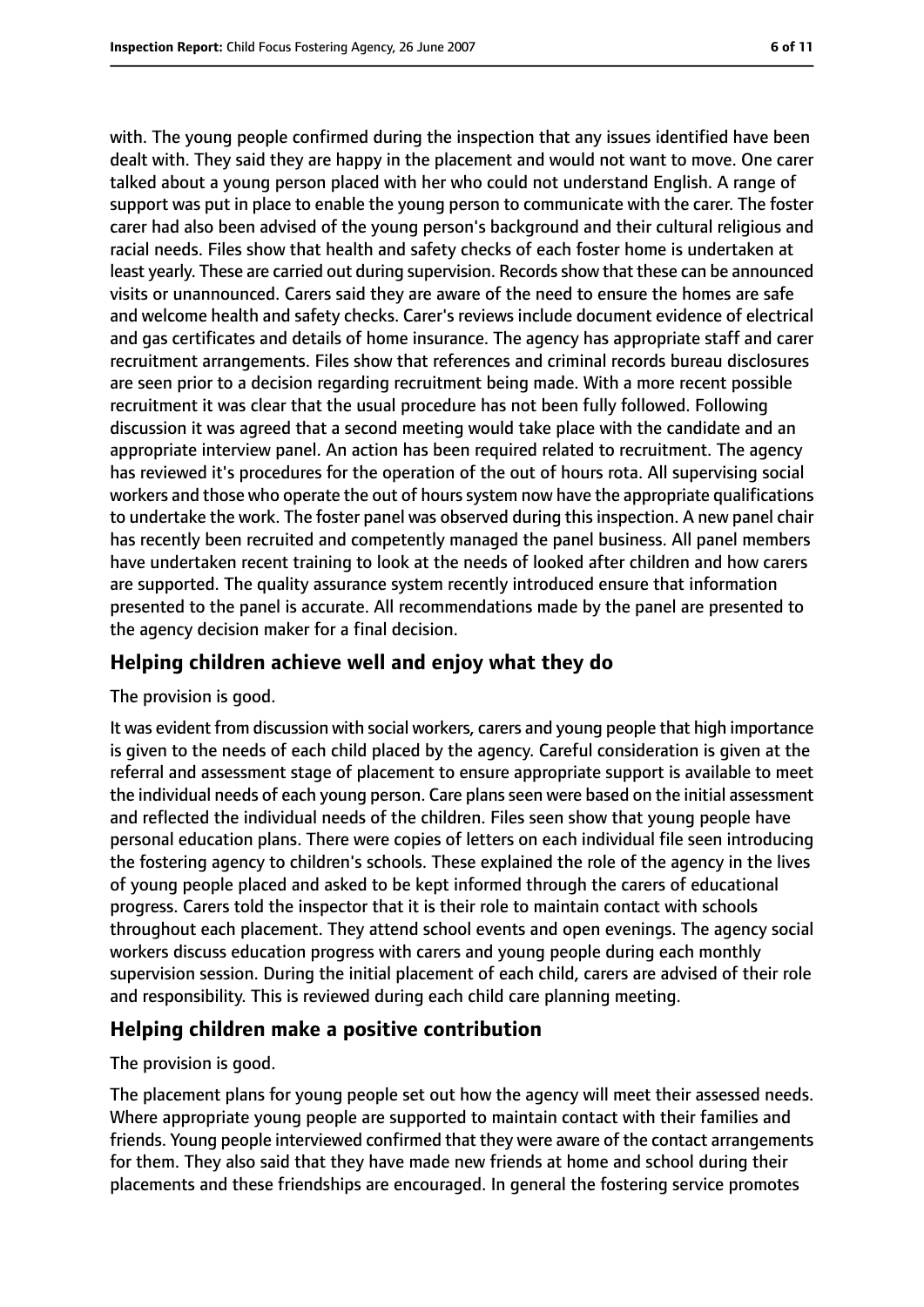consultation with young people and files clearly show that social workers talk regularly to young people about their placements. Independent reviewing officers are also involved in consulting young people for their care planning reviews. Young people said that they are asked for their opinion of the placement for the carers yearly reviews. During the fostering panel two carer reviews were observed. The reviews included comments by young people. In one case in the absence of an independent interpreter the foster carer had interpreted. The social worker confirmed with the young people at a later date that the information was correct. Further discussion took place during the inspection with the principal officer who agreed that in future where necessary an independent interpreter would be used in each case to consult with children. An action has been required with regard to consultation with children. The agency has a children's support group which offers children and young people the opportunity to meet together and speak with social workers and agency representatives in a relaxed environment. Trips and outings are also arranged for the group.

### **Achieving economic wellbeing**

The provision is good.

The files for children and young people included up to date information about personal education plans, placement plans and where appropriate pathway plans. Copies of letters were seen on children's files requesting specific up to date information from placing authorities. The files did indicate that the agency take notes of all planning and review meetings and these were seen during the inspection. Young people interviewed are aware of their future care plans and were able to accurately described these. They talked about being involved in cooking, keeping their rooms clean and learning about budgeting the benefits system and further education opportunities. Where appropriate young people are also given advice and information with regard to the legal system for seeking asylum. From records seen, from files and from discussion, it was clear that foster carer's receive appropriate training to enable them to support young people through adolescents and on to independent living. One young person who was placed as an asylum seeker has remained as a lodger with the same family since turning 18 years. Another young person said he has been given good opportunities since being in placement and is now looking forward to going to college in September to study for a worthwhile career. Following a policy review foster carer's files include details of the cost of caring for young people. Carers confirmed that they are given a breakdown of allowances and expenses prior to each placement. Allowances and expenses are reviewed yearly but are reviewed more regularly if necessary following a placement review meeting. Information regarding expenses and allowances is available in the foster carers hand book. All carers now sign a monitoring form to say that they agree to the allowances recommended.

# **Organisation**

The organisation is good.

Child Focus Fostering has an up to date statement of purpose which meets the required standards. The principal officer, a qualified social worker with appropriate experience is acting in the manager's post until a new manager is recruited. Supervising social workers are all qualified members of staff. Evidence recorded on staff files shows that regular supervision and appraisals take place. Issues related to staff performance are recorded and where further support and training is required this is discussed and planned during the supervision process. Supervision is also used to prioritise work and ensure all tasks allocated are carried out. The work of each member of staff is monitored regularly. Job descriptions are relevant to the posts held. The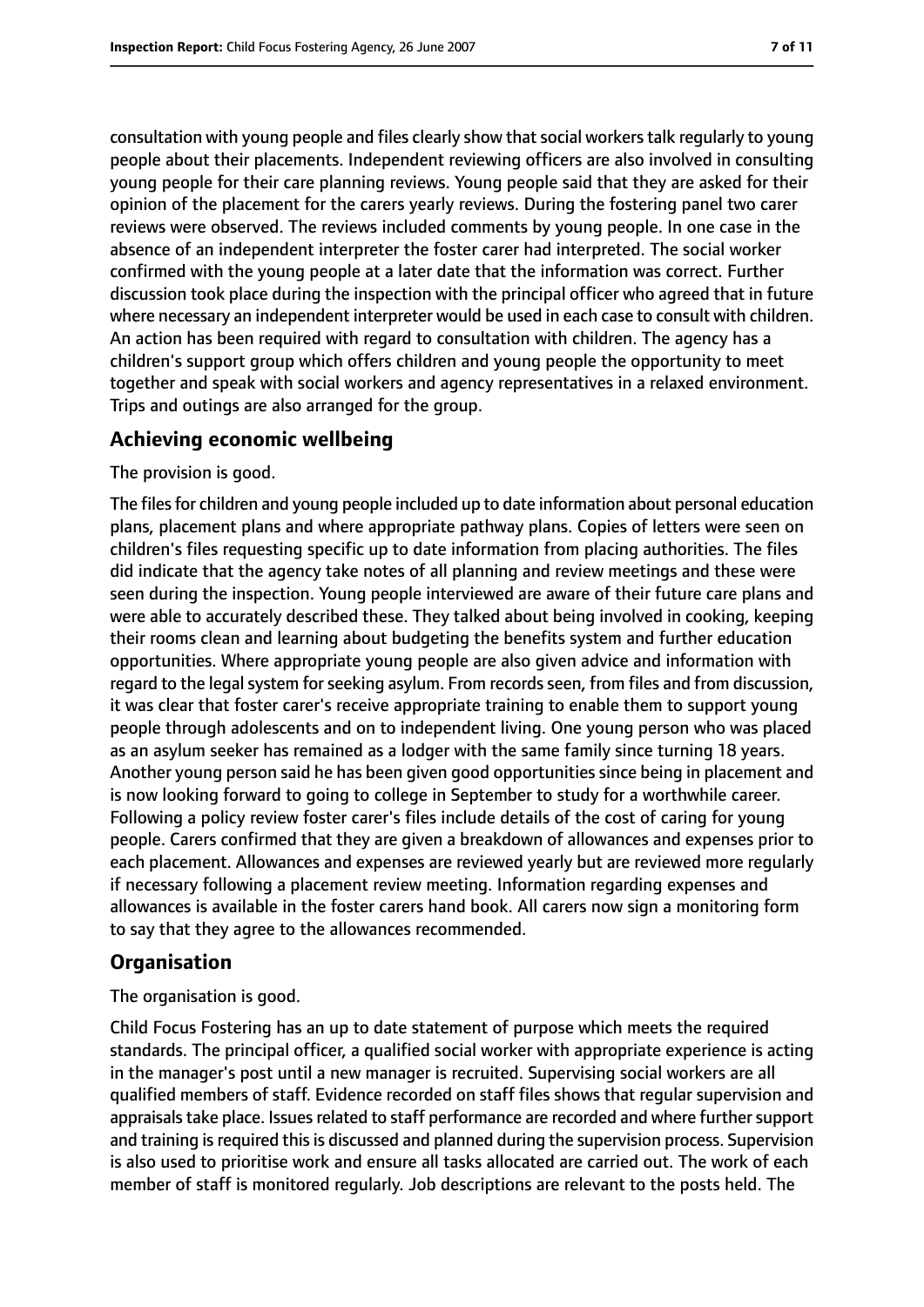agency has revised the induction process for all staff and this appropriately reflects the needs of new members of staff. Staffing levels for this agency were appropriate at the time of inspection. During the inspection a team meeting and a carers training session were observed. It was clear from these sessions that social workers understand their roles and are very much aware of the needs of young people and the carers with day to day responsibility. The training session observed was about children's health needs. It included information and policies related to the medical and medication needs of young people and was also linked to the new laws related to smoking. Informative handouts were available. It is clear from the statement of purpose, from the staff handbook, the induction process and from discussion with staff that the management of the service is effective. All staff employed including managers have the appropriate skills and qualifications for their roles within the agency. Carers who were interviewed understand their roles and are aware of the policies and procedures of the agency. As new policies and procedures are introduced carers are made aware of them and training is organised with regard to them. Recent training includes the new policies related to back up carers, the process for deregistration, and changes to the foster carers agreement. There is a clear strategy for working with carers. Carers said they are treated with respect and feel valued by the agency. They are offered a range of appropriate training and are supervised regularly. Four foster carers are working towards National Vocational Qualifications level 3 in child care (NVQ 3). Six other's have child care related qualifications. The agency has an appropriate training programme in place. Monitoring formsshow regular attendance at training. Attendance on the training course observed during the inspection was high. Carers said that contact with the agency is good and there is always someone at the end of the phone for support if any issues arise. All carers are given regular up dates regarding the on call system and are kept informed of the details of who to contact in case of emergency. Children's records seen are well kept. The records were up to date and information was easily accessible. Each file has a front sheet showing relevant information about the young person's home address, their family, the carer, the general practitioner, professionals involved and the status of the placement. Administrative records are also in good order, these are monitored regularly by the principal officer. All records seen are up to date and information is easy to find. Separate records are kept for carers, children placed and for each member of staff. Carers and young people said that they are aware that they can have access their personal files. The agency keep all records required of them. These are in good order and are kept in locked filing cabinets. Records seen during the inspection included health and safety records, accidents, incidents, complaints and allegations. Records of complaints and allegations include details of the investigation and the outcome.

# **What must be done to secure future improvement?**

# **Statutory requirements**

This section sets out the actions, which must be taken so that the registered person meets the Care Standards Act 2000, The Fostering Services Regulations 2005 and the National Minimum Standards. The Registered Provider must comply with the given timescales.

| Standard Action |                                                                                                                                | Due date |
|-----------------|--------------------------------------------------------------------------------------------------------------------------------|----------|
| 15              | ensure that all recruitment interviews are carried out by staff 31 August 2007<br>at an appropriate level in the organisation. |          |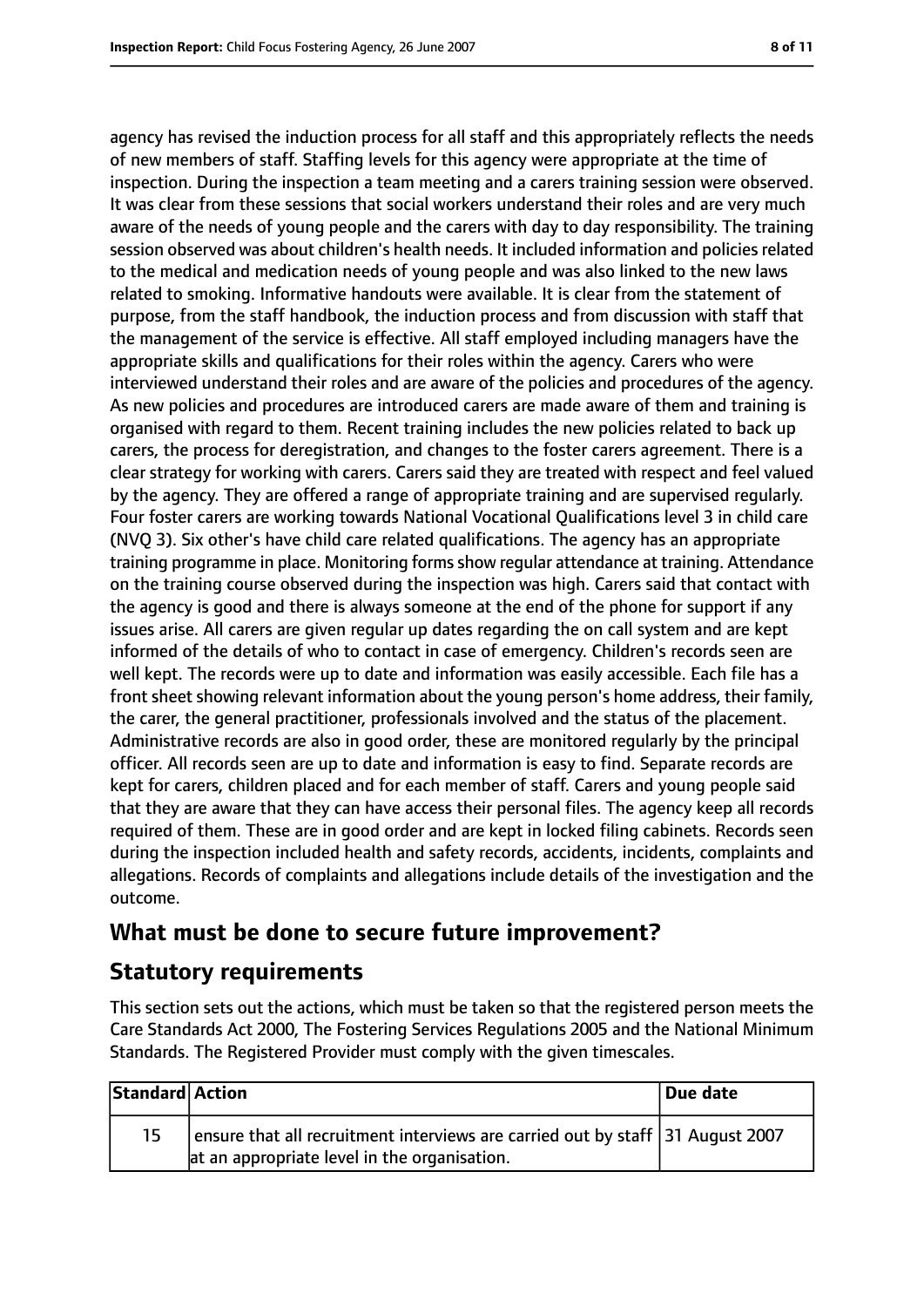| ensure that interpreters are available for young people as    | 31 August 2007 |
|---------------------------------------------------------------|----------------|
| required. Appropriate interpreters, independent of the foster |                |
| carers must be available throughout the consultation process  |                |
| when young people are not able to speak English fluently.     |                |

# **Recommendations**

To improve the quality and standards of care further the registered person should take account of the following recommendation(s):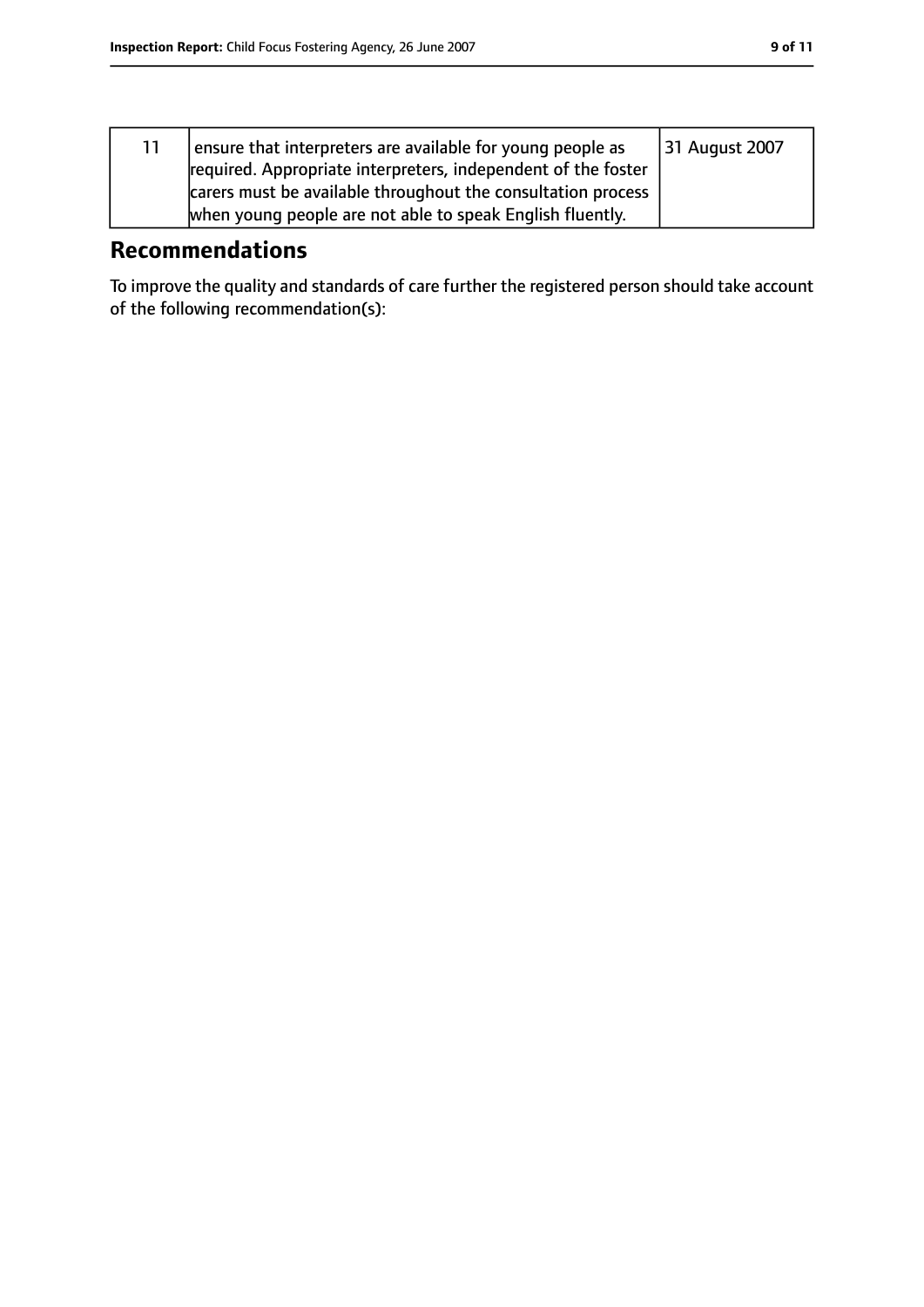# **Annex**

# **National Minimum Standards for independent fostering agency**

# **Being healthy**

### **The intended outcomes for these standards are:**

• the fostering service promotes the health and development of children (NMS 12) **Ofsted considers 12 the key standard to be inspected.**

# **Staying safe**

### **The intended outcomes for these standards are:**

- any persons carrying on or managing the service are suitable (NMS 3)
- the fostering service provides suitable foster carers (NMS 6)
- the service matches children to carers appropriately (NMS 8)
- the fostering service protects each child or young person from abuse and neglect (NMS 9)
- the people who work in or for the fostering service are suitable to work with children and young people (NMS 15)
- fostering panels are organised efficiently and effectively (NMS 30)

**Ofsted considers 3, 6, 8, 9, 15 and 30 the key standards to be inspected.**

# **Enjoying and achieving**

### **The intended outcomes for these standards are:**

- $\cdot$  the fostering service values diversity (NMS 7)
- the fostering service promotes educational achievement (NMS 13)
- when foster care is provided as a short-term break for a child, the arrangements recognise that the parents remain the main carers for the child (NMS 31)

### **Ofsted considers 7, 13 and 31 the key standards to be inspected.**

# **Making a positive contribution**

### **The intended outcomes for these standards are:**

- the fostering service promotes contact arrangements for the child or young person (NMS 10)
- the fostering service promotes consultation (NMS 11)

**Ofsted considers 10 and 11 the key standards to be inspected.**

### **Achieving economic well-being**

### **The intended outcomes for these standards are:**

- the fostering service prepares young people for adulthood (NMS 14)
- the fostering service pays carers an allowance and agreed expenses as specified (NMS 29)

**Ofsted considers none of the above to be key standards to be inspected.**

# **Organisation**

### **The intended outcomes for these standards are:**

- $\cdot$  there is a clear statement of the aims and objectives of the fostering service and the fostering service ensures that they meet those aims and objectives (NMS 1)
- the fostering service is managed by those with the appropriate skills and experience (NMS 2)
- the fostering service is monitored and controlled as specified (NMS 4)